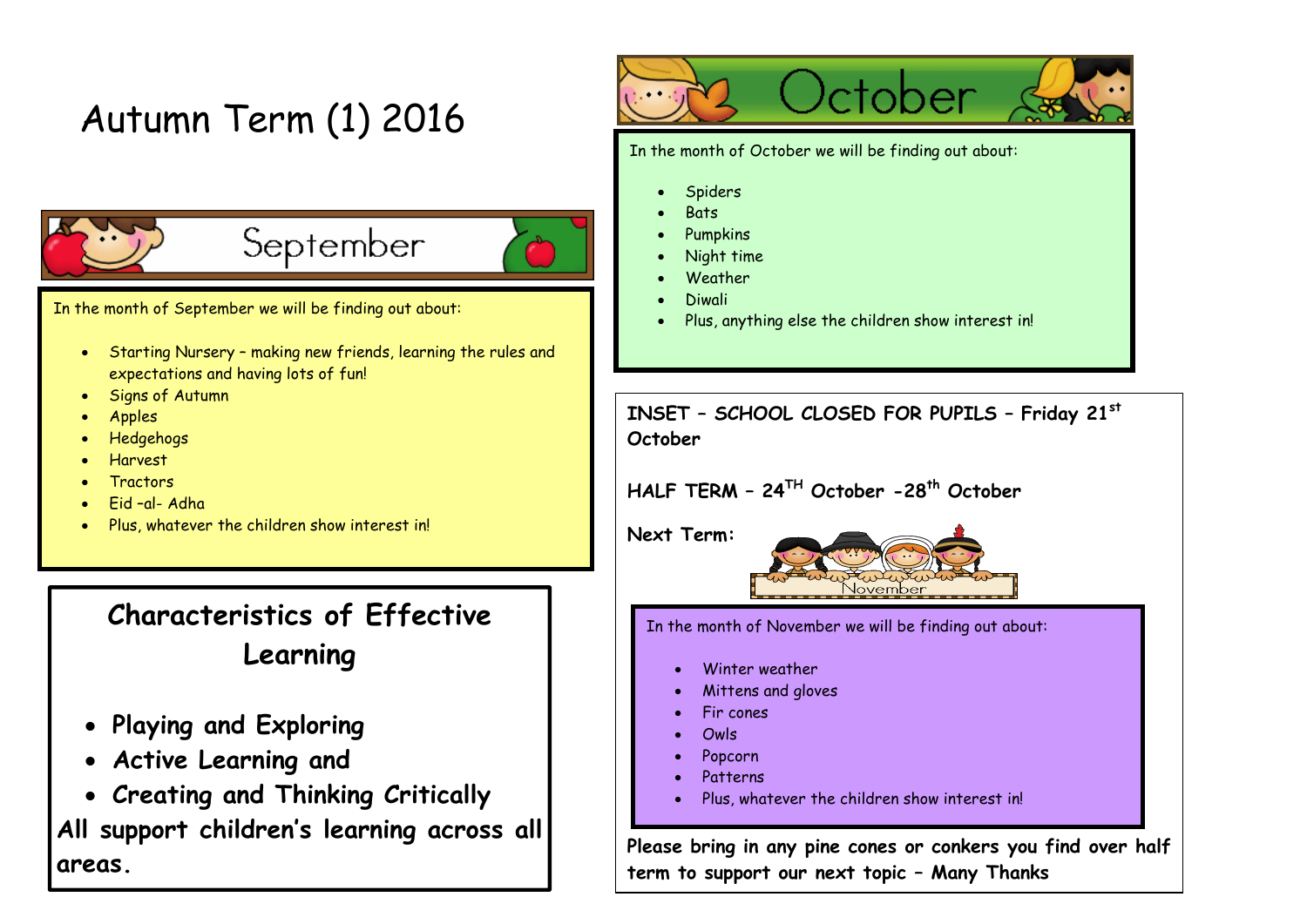# **There are seven areas of learning that we use to plan our activities, and these are:**

## **PERSONAL, SOCIAL & EMOTIONAL DEVELOPMENT**

**Making Relationships**

- **Interested in others' play and starting to join in.**
- Seeks out others to share experiences.

#### **Self-confidence and self-awareness**

- Separates from main carer with support and encouragement.
- Expresses own preferences and interests.
- Can select and use activities and resources with help.

#### **Managing feelings and behaviour**

- Seeks comfort from familiar adults.
- Can express their own feelings.

#### **COMMUNICATION & LANGUAGE**

#### **Listening and attention**

- Listens to others one to one or in small groups.
- Listens to stories with increasing attention.

#### **Understanding**

• Responds to simple instructions.

#### **Speaking**

- Uses simple sentences.
- Uses a variety of questions.
- Uses gestures, sometimes with limited talk.
- Learns new words very rapidly and is able to use them in
	- communicating.

# **PHYSICAL DEVELOPMENT**

#### **Moving and Handling**

- Climbs confidently and is beginning to pull themselves up on play equipment.
- . Shows control in holding and using jugs to pour.
- May be beginning to show preference for dominant hand. **Health and self-care**
- Drinks well without spilling.
- Clearly communicates their need for toilet.
- Gains more bowel and bladder control and can attend to toileting needs most of the time themselves.
- Dresses with help.
- Can usually manage washing and drying hands.